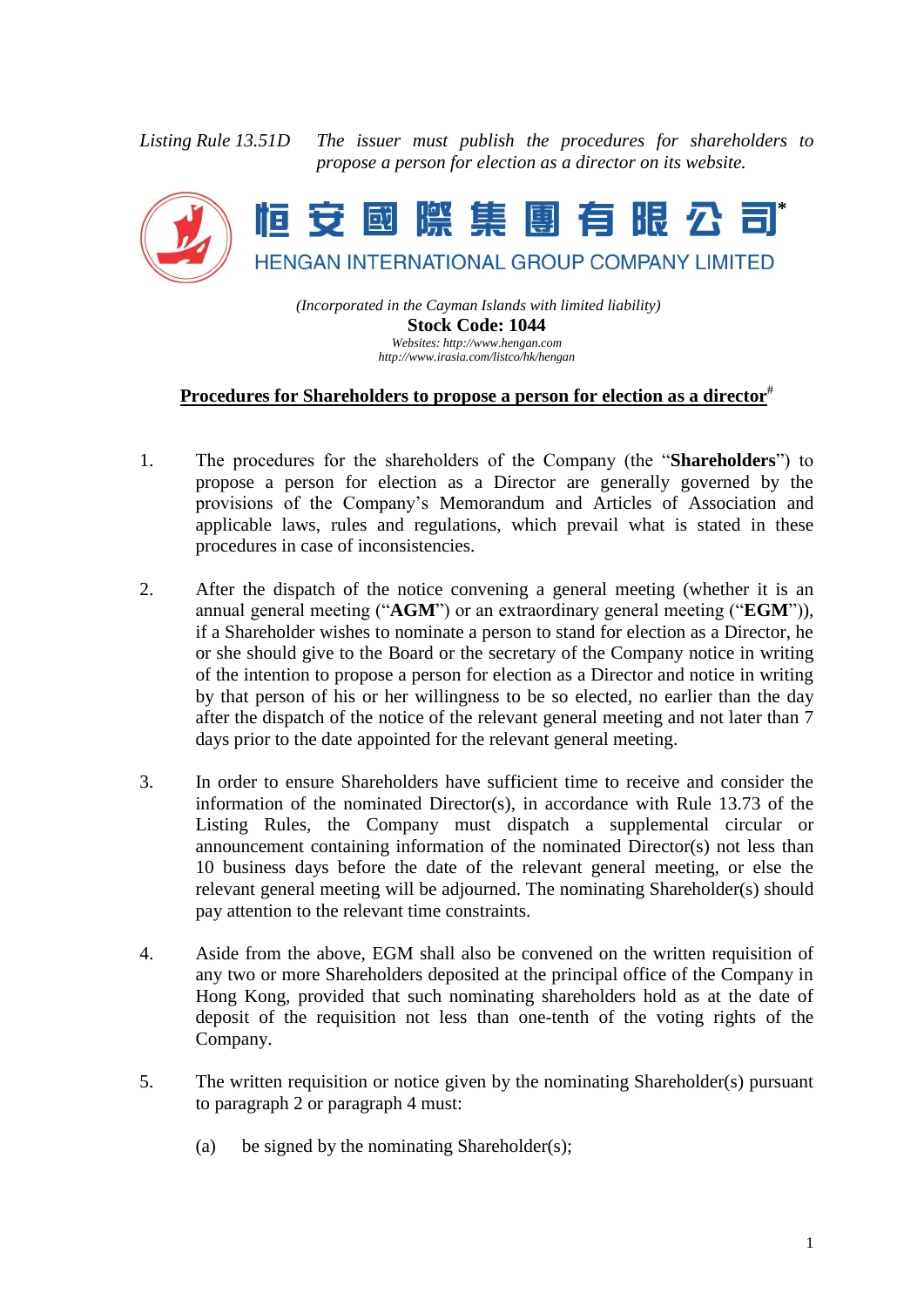- (b) specify the full name and address, as they appear in the Company's share register, of the nominating Shareholder(s), and the name and principal business address of any other beneficial Shareholder(s) known by the nominating Shareholder(s) to be supporting such nominated Director(s); and
- (c) specify the class and number of shares which are beneficially owned by the nominating Shareholder(s) on the date of such written requisition and the class and number of shares which are beneficially owned by any other beneficial Shareholder(s) known by the nominating Shareholder(s) to be supporting such nominated Director(s) on the date of such written requisition.
- 6. In order to enable Shareholders to make an informed decision on the proposed election of Directors, the written notice under paragraph 2 or paragraph 4 shall be accompanied by the following biographical information of the nominated Director:
	- 6.1 the age and the full name;
	- 6.2 positions held by the nominated Director with the Company and other members of the Group (if any);
	- 6.3 previous experience of the nominated Director including (i) other directorships held in the last three years in public companies the securities of which are listed on any securities market in Hong Kong or overseas, and (ii) other major appointments and professional qualifications;
	- 6.4 current employment and such other information (which may include business experience and academic qualifications) of which the Shareholders should be aware, pertaining to the ability or integrity of the nominated Director;
	- 6.5 length or proposed length of service with the Company (if any);
	- 6.6 relationships with any Directors or senior management or substantial or controlling Shareholders, or an appropriate negative statement;
	- 6.7 interests in the Company's shares within the meaning of Part XV of the Securities and Futures Ordinance, or an appropriate negative statement;
	- 6.8 if applicable, the amount of director's emoluments and the basis of determining the director's emoluments (including any bonus payments, whether fixed or discretionary in nature, irrespective of whether the nominated Director has or does not have a service contract with any member of the Group) and how much of these emoluments are covered by a service contract;
	- 6.9 contact details; and